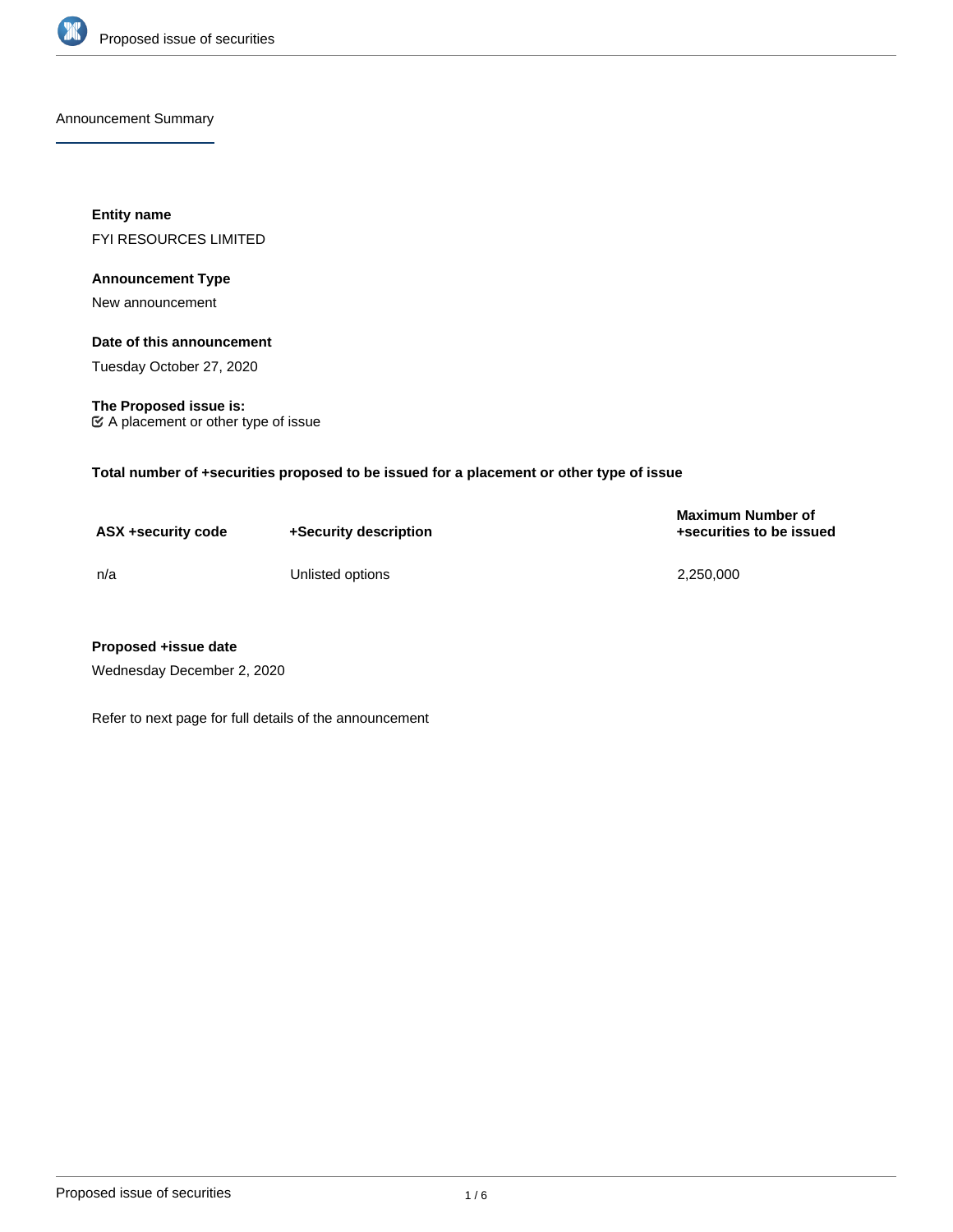

Part 1 - Entity and announcement details

# **1.1 Name of +Entity**

# FYI RESOURCES LIMITED

We (the entity named above) give ASX the following information about a proposed issue of +securities and, if ASX agrees to +quote any of the +securities (including any rights) on a +deferred settlement basis, we agree to the matters set out in Appendix 3B of the ASX Listing Rules.

**1.2 Registered Number Type**

ABN

**Registration Number**

85061289218

**1.3 ASX issuer code**

FYI

# **1.4 The announcement is**

New announcement

## **1.5 Date of this announcement**

Tuesday October 27, 2020

## **1.6 The Proposed issue is:**

A placement or other type of issue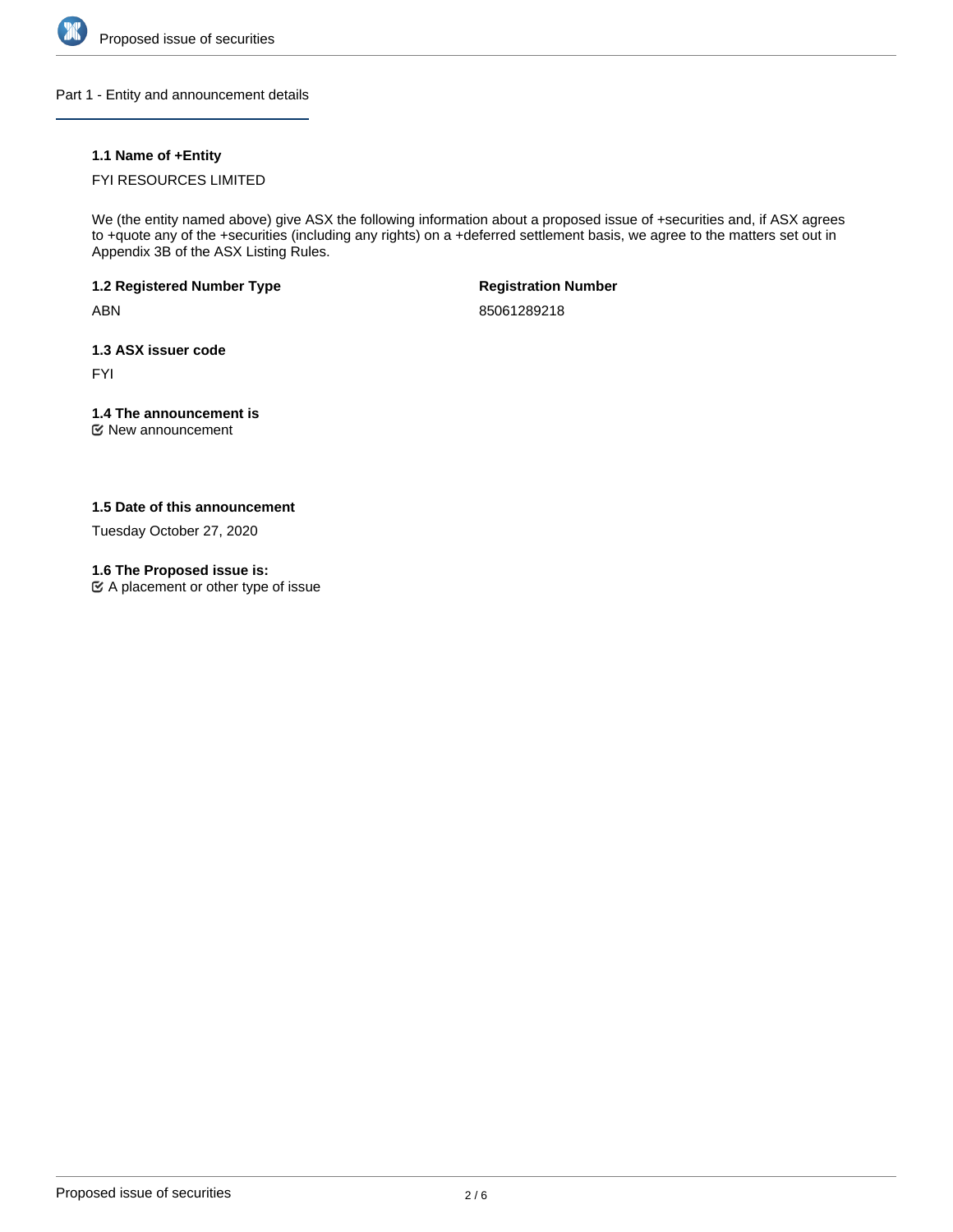

Part 7 - Details of proposed placement or other issue

Part 7A - Conditions

**7A.1 - Are any of the following approvals required for the placement or other type of issue?**

- **+Security holder approval**
- **Court approval**
- **Lodgement of court order with +ASIC**
- **ACCC approval**
- **FIRB approval**
- **Another approval/condition external to the entity**

Yes

7A.1a Conditions

| <b>Approval/Condition</b> | Date for determination   | Is the date estimated or         | ** Approval             |
|---------------------------|--------------------------|----------------------------------|-------------------------|
| +Security holder approval | Friday November 27, 2020 | actual?<br>$\mathfrak{C}$ Actual | received/condition met? |

# **Comments**

Part 7B - Issue details

| Is the proposed security a 'New<br>class' (+securities in a class that is<br>not yet quoted or recorded by ASX)<br>or an 'Existing class' (additional<br>securities in a class that is already<br>quoted or recorded by ASX)? | Will the proposed issue of this<br>+security include an offer of<br>attaching +securities?<br>ඦ No |
|-------------------------------------------------------------------------------------------------------------------------------------------------------------------------------------------------------------------------------|----------------------------------------------------------------------------------------------------|
| $\mathfrak{C}$ New class                                                                                                                                                                                                      |                                                                                                    |

Details of +securities proposed to be issued

**ISIN Code (if Issuer is a foreign company and +securities are non CDIs)**

| Have you received confirmation from<br>ASX that the terms of the proposed<br>+securities are appropriate and<br>equitable under listing rule 6.1?<br><b>প্রি No</b> | Will the entity be seeking quotation<br>of the 'new' class of +securities on<br>ASX?<br>় No |  |
|---------------------------------------------------------------------------------------------------------------------------------------------------------------------|----------------------------------------------------------------------------------------------|--|
| ASX +security code                                                                                                                                                  | +Security description                                                                        |  |
| New class-code to be confirmed                                                                                                                                      | Unlisted options                                                                             |  |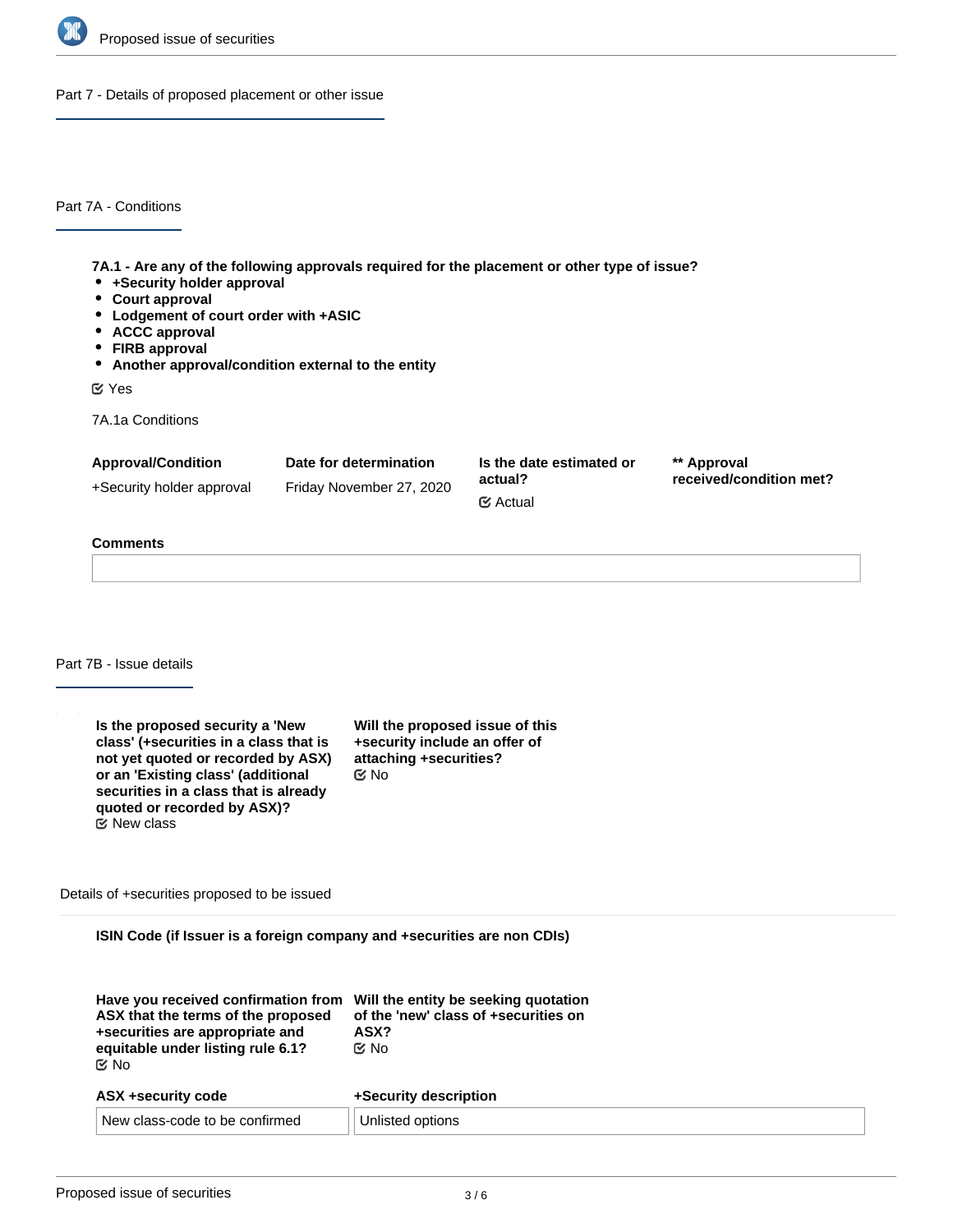

### **+Security type**

**Options** 

#### **Number of +securities proposed to be issued**

2,250,000

### **Offer price details**

**Are the +securities proposed to be issued being issued for a cash consideration?** No

#### **Please describe the consideration being provided for the +securities**

The options will be issued for nil consideration. The purpose of the issue of the options is to incentivise the Directors and to issue the options as part of the Director's remuneration package

**Please provide an estimate of the AUD equivalent of the consideration being provided for the +securities**

**Will all the +securities issued in this class rank equally in all respects from their issue date?** Yes

#### Options details

| +Security currency      | <b>Exercise price</b> | <b>Expiry date</b>       |
|-------------------------|-----------------------|--------------------------|
| AUD - Australian Dollar | AUD 0.2450            | Sunday November 27, 2022 |

### **Details of the type of +security that will be issued if the option is exercised**

FYI : ORDINARY FULLY PAID

**Number of securities that will be issued if the option is exercised**

one fully paid ordinary share

**Please provide a URL link for a document lodged with ASX setting out the material terms of the +securities proposed to be issued or provide the information by separate announcement.**

[https://cdn-api.markitdigital.com/apiman-gateway/ASX/asx-research/1.0/file/2924-02299710-6A1003499?access\\_token=8](https://cdn-api.markitdigital.com/apiman-gateway/ASX/asx-research/1.0/file/2924-02299710-6A1003499?access_token=83ff96335c2d45a094df02a206a39ff4) [3ff96335c2d45a094df02a206a39ff4](https://cdn-api.markitdigital.com/apiman-gateway/ASX/asx-research/1.0/file/2924-02299710-6A1003499?access_token=83ff96335c2d45a094df02a206a39ff4)

The exercise price provided above is an example based on 140% of the closing price of \$0.175 of FYI shares on 26 October 2020. The actual exercise price of the Options will be 140% of the volume weighted average price for the 5 days on which Shares trade prior to the Meeting and will be calculated following the grant of shareholder approval.

Part 7C - Timetable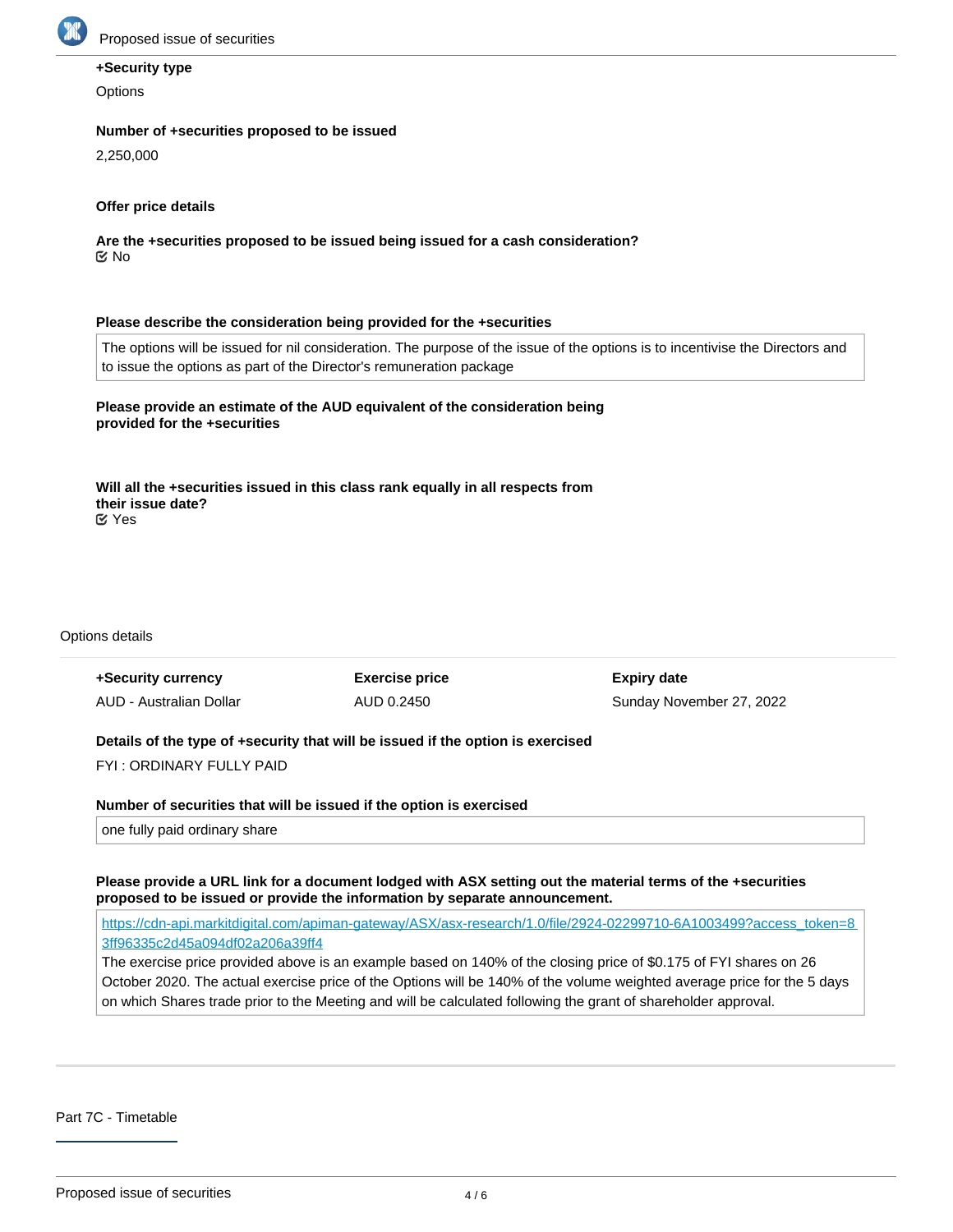

Proposed issue of securities

#### **7C.1 Proposed +issue date**

Wednesday December 2, 2020

Part 7D - Listing Rule requirements

**7D.1 Has the entity obtained, or is it obtaining, +security holder approval for the entire issue under listing rule 7.1?** No

**7D.1b Are any of the +securities proposed to be issued without +security holder approval using the entity's 15% placement capacity under listing rule 7.1?** No

**7D.1c Are any of the +securities proposed to be issued without +security holder approval using the entity's additional 10% placement capacity under listing rule 7.1A (if applicable)?** No

**7D.2 Is a party referred to in listing rule 10.11 participating in the proposed issue?** Yes

**7D.3 Will any of the +securities to be issued be +restricted securities for the purposes of the listing rules?** No

**7D.4 Will any of the +securities to be issued be subject to +voluntary escrow?** No

Part 7E - Fees and expenses

**7E.1 Will there be a lead manager or broker to the proposed issue?** No

**7E.2 Is the proposed issue to be underwritten? K** No

**7E.4 Details of any other material fees or costs to be incurred by the entity in connection with the proposed issue**

Part 7F - Further Information